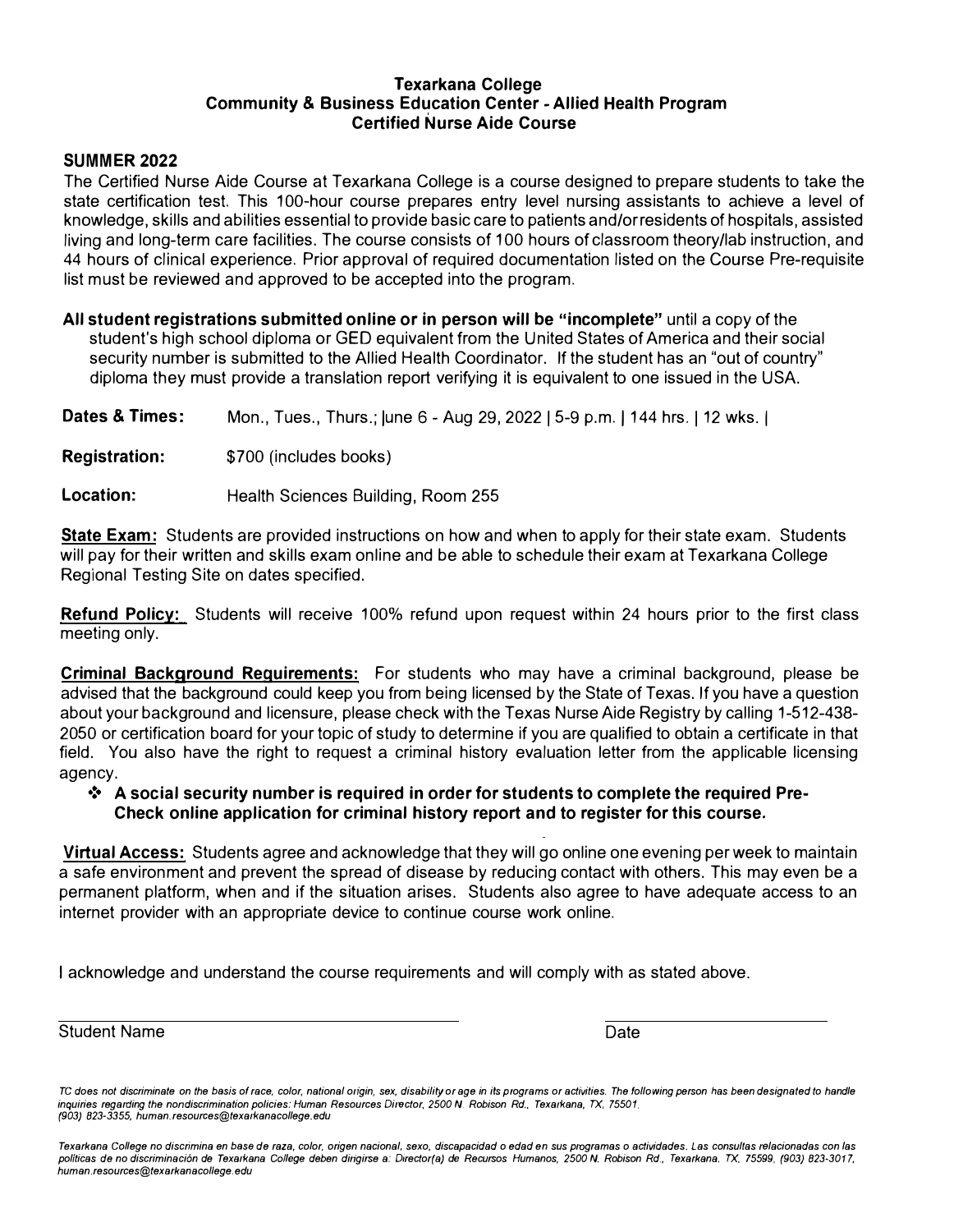## **TEXARKANA COLLEGE COMMUMNITY & BUSINESS EDUCATION -Allied Health Program Certified Nurse Aide Clinical Requirements**

## **Attention Registrants:**

Persons wanting to register for the Certified Nurse Aide course must present documentation of the items listed below, to the Allied Health Coordinator **by the end of the second week of class in order to continue the program. It is important to begin gathering documents as soon as possible. ALL DOCUMENTS ARE DUE JUNE 13, 2022**

The following documents will be required for skills training:

- 1. Purchase of Liability Insurance through Texarkana College Business Office \$20
- 2. \_\_\_ Report of Employee Misconduct identified on the Texas Health & Human Services Nurse Aide Registry/Employee Misconduct Registry. Completed by AH Coordinator prior to first class meeting.
- 3. \_\_\_\_\_\_ Current criminal background check through Texas Department of Public Safety and is completed. by the AH Coordinator.
- 4. \_\_ Physical Exam Report
- 5. \_\_ Immunizations: Applicants must have proof of completing the following vaccinations prior to starting the program. A titer report indicating immunity will also be accepted.
	- a. \_\_\_\_ Hepatitis B vaccination series of three shots.
	- b. \_\_ Measles, mumps & rubella **(MMR).**
	- c. \_\_\_ Varicella (chicken pox).
	- d. Tetnus-diptheria-pertussis with the last 10 years.
- 6. \_\_ Negative TB test or negative chest x-ray within the last 6 months prior to starting program.
- 7. \_\_ Current drug screen (The AH Coordinator will give you a form the first night of class) DO NOT complete until after first class meeting due to drug screening results only being valid for 30 days.
- 8. **Exercise Pre-Check background check completion.** Instructions are attached. Make sure to choose Texarkana College Continuing Education. This is time sensitive and should be submitted the first day of class.

9. \_\_ Scrubs for clinicals are required and students must were black scrub pants and a white scrub top. The State Exam Fee is \$125.00 and will be payable by the student at the time of scheduling exam online. Students will receive a 100% refund of registration fee, upon request prior to the first class meeting only. Please call Dr. Kasey Coggin, AH Coordinator at 903-823-3384 if you have any questions.

I understand and acknowledge the requirements above must be completed and submitted within the timeframe stipulated by the AH Coordinator.

Student Signature **Date** Date **Date** Date **Date** Date **Date** 

Review and approved by:

Allied Health Coordinator **Date Date Date Date**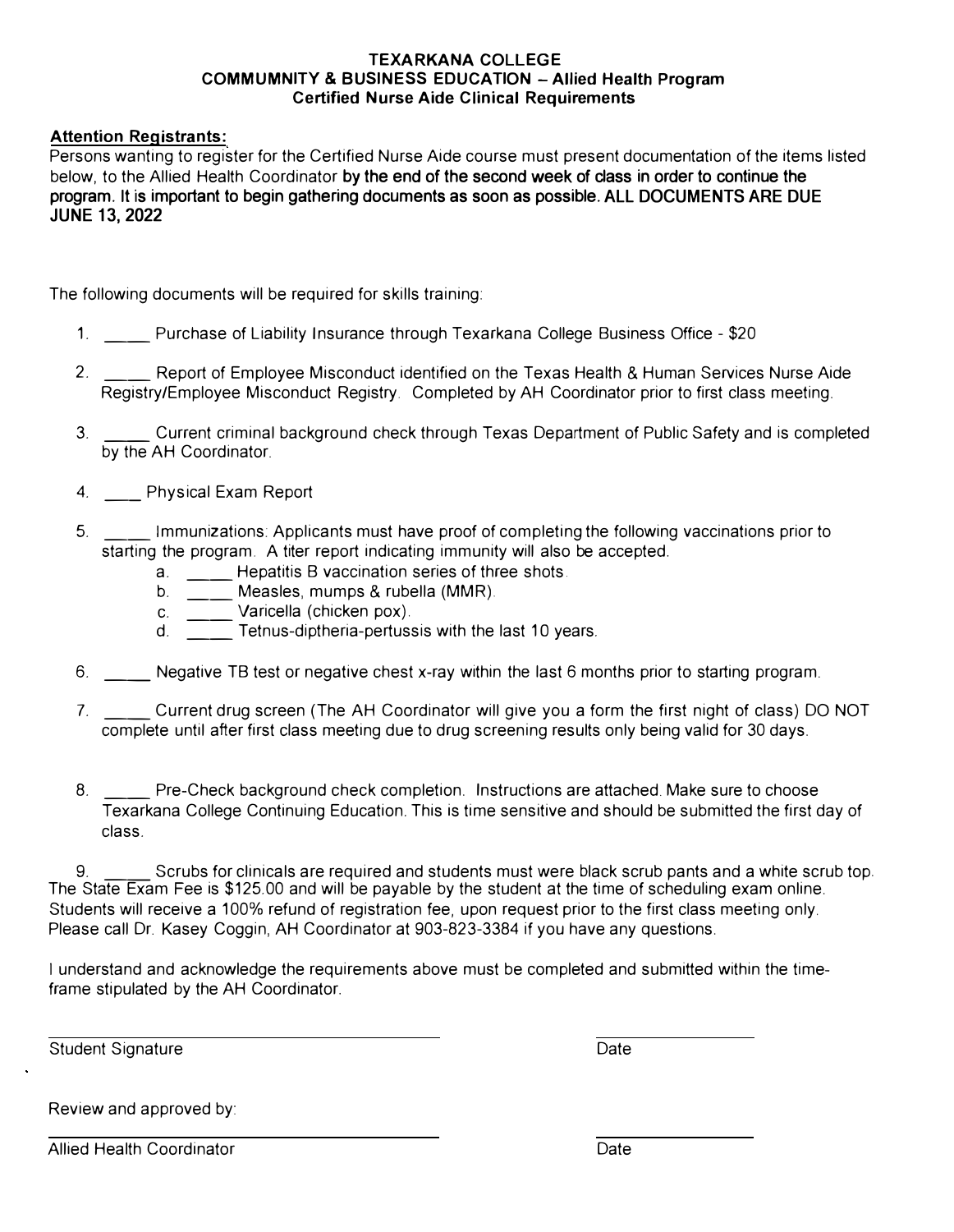## **Texarkana College** Community & Business Education - Allied Health Program

## **Certified Nurse Aide Course Objectives**

To prepare the nurse aide students with knowledge, skills and abilities essential for the provision of basic care to residents in long-term care facilities. After completing this course, participants will be able to:

- \* provide basic care to residents of long-term care facilities.
- \* communicate and interact effectively with residents and their families, with sensitivity to the psychosocial needs of residents.
- \* assist residents in attaining and maintaining maximum functional independence.
- ❖ protect, support and promote the rights of residents,
- ❖ provide safety and preventative measures in the care of residents,
- ❖ demonstrate skill in observing, reporting and documenting
- ❖ function effectively as a member fo the health care team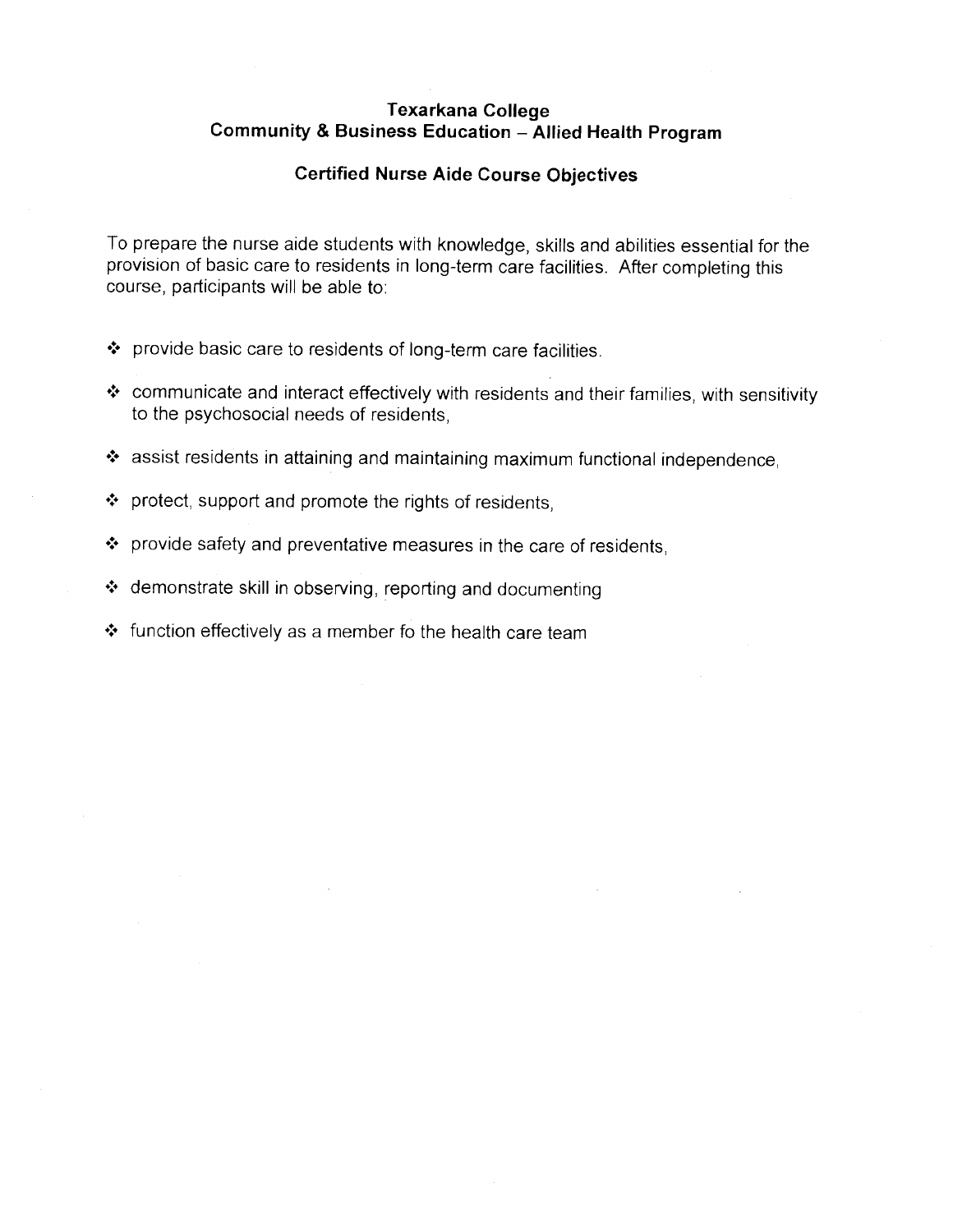## **TEXARKANA COLLEGE COMMUNITY & BUSINESS EDUCATION - Allied Health Program**

# PHYSICAL EXAMINATION FORM

|        | Name Last                                                                                                                                                                                                                                                                          |                                                                                                                                                                       |  |                                                                                                             |                                                                                                                                                                                                                                |  |
|--------|------------------------------------------------------------------------------------------------------------------------------------------------------------------------------------------------------------------------------------------------------------------------------------|-----------------------------------------------------------------------------------------------------------------------------------------------------------------------|--|-------------------------------------------------------------------------------------------------------------|--------------------------------------------------------------------------------------------------------------------------------------------------------------------------------------------------------------------------------|--|
|        |                                                                                                                                                                                                                                                                                    | First                                                                                                                                                                 |  | Middle                                                                                                      | (Maiden)                                                                                                                                                                                                                       |  |
|        |                                                                                                                                                                                                                                                                                    | Single _______ Married _______ Widowed ______ Date of Birth ______________ Male _____ Female _____                                                                    |  |                                                                                                             |                                                                                                                                                                                                                                |  |
|        |                                                                                                                                                                                                                                                                                    | Address City                                                                                                                                                          |  |                                                                                                             |                                                                                                                                                                                                                                |  |
|        |                                                                                                                                                                                                                                                                                    |                                                                                                                                                                       |  | State                                                                                                       | Zip Code                                                                                                                                                                                                                       |  |
|        |                                                                                                                                                                                                                                                                                    |                                                                                                                                                                       |  |                                                                                                             |                                                                                                                                                                                                                                |  |
|        |                                                                                                                                                                                                                                                                                    | Medical History: (To be completed by student):                                                                                                                        |  |                                                                                                             |                                                                                                                                                                                                                                |  |
|        |                                                                                                                                                                                                                                                                                    |                                                                                                                                                                       |  |                                                                                                             |                                                                                                                                                                                                                                |  |
|        |                                                                                                                                                                                                                                                                                    |                                                                                                                                                                       |  |                                                                                                             |                                                                                                                                                                                                                                |  |
|        |                                                                                                                                                                                                                                                                                    |                                                                                                                                                                       |  |                                                                                                             |                                                                                                                                                                                                                                |  |
|        |                                                                                                                                                                                                                                                                                    |                                                                                                                                                                       |  |                                                                                                             |                                                                                                                                                                                                                                |  |
|        |                                                                                                                                                                                                                                                                                    |                                                                                                                                                                       |  |                                                                                                             |                                                                                                                                                                                                                                |  |
|        |                                                                                                                                                                                                                                                                                    |                                                                                                                                                                       |  |                                                                                                             | 6. What prescribed & unprescribed medications are you taking? [14] The manner of the manner of the manner of the manner of the manner of the manner of the manner of the manner of the manner of the manner of the manner of t |  |
| 8.     | Check any of the following conditions you have had:<br>Hay Fever<br>Infectious Mononucleosis<br>Asthma<br><b>Hepatitis</b><br>--------<br><b>Rheumatic Fever</b><br><b>Fainting Spells</b><br>$\frac{1}{1}$<br><b>Heart Murmur</b><br><b>Diabetes</b><br>Poliomyelitis<br>Epilepsy |                                                                                                                                                                       |  | Tuberculosis<br><b>Arthritis</b><br>Kidney Disease<br><b>Emotional Disorder</b><br>Chemical Dependency ____ |                                                                                                                                                                                                                                |  |
|        |                                                                                                                                                                                                                                                                                    |                                                                                                                                                                       |  |                                                                                                             |                                                                                                                                                                                                                                |  |
|        |                                                                                                                                                                                                                                                                                    | PHYSICAL EXAMINATION (To be completed by your family physician or certified Nurse Practitioner)<br>Weight _______ Height _______ Skin Abnormalities _________________ |  |                                                                                                             |                                                                                                                                                                                                                                |  |
| Eyes ® |                                                                                                                                                                                                                                                                                    | $(L)$ Corrected to $\circledR$ (L)                                                                                                                                    |  | Ears $®$                                                                                                    | ________ (L) ___                                                                                                                                                                                                               |  |
|        |                                                                                                                                                                                                                                                                                    |                                                                                                                                                                       |  |                                                                                                             | Throat _________________________Nose ________________Neck __________Lungs __________________________                                                                                                                           |  |
|        |                                                                                                                                                                                                                                                                                    |                                                                                                                                                                       |  |                                                                                                             |                                                                                                                                                                                                                                |  |
|        |                                                                                                                                                                                                                                                                                    |                                                                                                                                                                       |  |                                                                                                             |                                                                                                                                                                                                                                |  |
|        | Corrections Recommended ____                                                                                                                                                                                                                                                       |                                                                                                                                                                       |  |                                                                                                             |                                                                                                                                                                                                                                |  |
|        |                                                                                                                                                                                                                                                                                    |                                                                                                                                                                       |  |                                                                                                             |                                                                                                                                                                                                                                |  |
|        |                                                                                                                                                                                                                                                                                    | Any Reason for Limitation of Physical Activity?                                                                                                                       |  |                                                                                                             |                                                                                                                                                                                                                                |  |
|        |                                                                                                                                                                                                                                                                                    | Signed <b>Constitution Constitution Constitution Constitution Constitution Constitution Constitution Constitution</b>                                                 |  |                                                                                                             |                                                                                                                                                                                                                                |  |
|        |                                                                                                                                                                                                                                                                                    |                                                                                                                                                                       |  |                                                                                                             |                                                                                                                                                                                                                                |  |
|        |                                                                                                                                                                                                                                                                                    |                                                                                                                                                                       |  |                                                                                                             |                                                                                                                                                                                                                                |  |
|        |                                                                                                                                                                                                                                                                                    |                                                                                                                                                                       |  |                                                                                                             |                                                                                                                                                                                                                                |  |